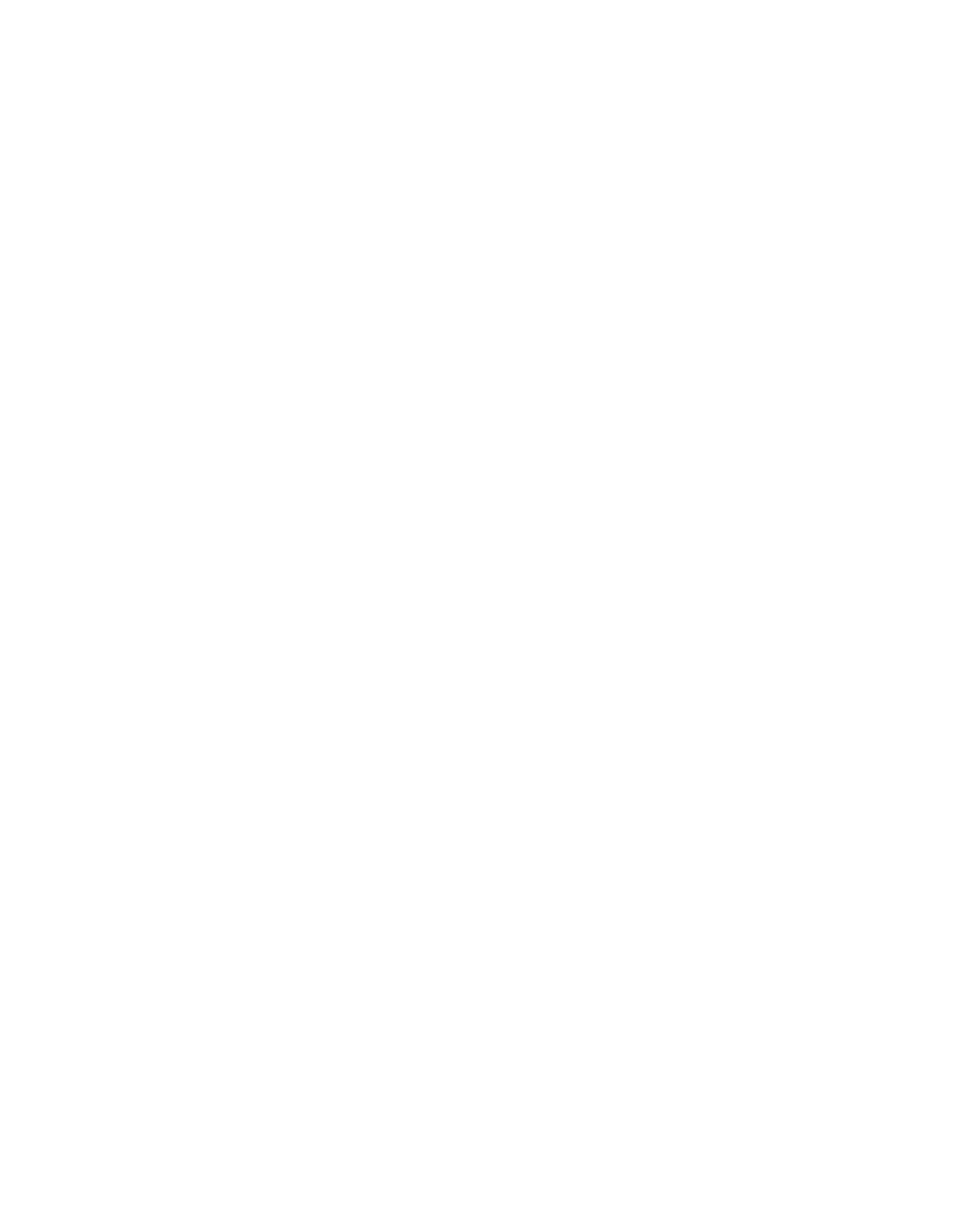#### **INTRODUCTION .**

In May 1997, Bucks County voters approved a \$59 million bond referendum to fund a 10-year Open Space Program, which resulted in the protection of more than 15,000 acres of farmland, parks and natural areas. Realizing the need for continued open space preservation, Bucks County Commissioners endorsed a second Open Space Bond Initiative for \$87 million. Again, voters overwhelmingly approved the referendum in November 2007. Of these funds, \$44 million has been divided among the following components: Municipal Open Space Program, Natural Areas Program and Delaware Riverfront Program.

#### **MUNICIPAL OPEN SPACE PROGRAM .**

Under the 2007 Bucks County Open Space Bond Initiative, \$26 million was allocated to the Municipal Open Space Program to provide boroughs and townships with financial assistance for open space planning, acquisitions and improvements. In addition to a base allocation of \$200,000, each municipality received an adjusted share according to its percentage of overall county land area and population.

| <b>Municipality</b> | <b>Allocation</b> | <b>Municipality</b> | <b>Allocation</b> | <b>Municipality</b> | Allocation |
|---------------------|-------------------|---------------------|-------------------|---------------------|------------|
| Bedminster          | 643,468           | Langhorne Manor     | 220,566           | Richlandtown        | 219,679    |
| Bensalem            | 1,173,688         | L. Makefield        | 824,605           | Riegelsville        | 223,535    |
| Bridgeton           | 298,748           | L. Southampton      | 517,197           | Sellersville        | 269,274    |
| <b>Bristol</b>      | 343,782           | Middletown          | 1,016,324         | Silverdale          | 216,970    |
| Bristol Twp.        | 1,077,380         | Milford             | 659,729           | Solebury            | 641,983    |
| Buckingham          | 828,783           | Morrisville         | 344,625           | Springfield         | 636,351    |
| Chalfont            | 271,436           | New Britain         | 243,225           | Telford             | 233,204    |
| Doylestown          | 326,756           | New Britain Twp.    | 517,715           | Tinicum             | 630,468    |
| Doylestown Twp.     | 620,408           | New Hope            | 245,058           | Trumbauersville     | 218,440    |
| Dublin              | 233,803           | Newtown             | 234,306           | Tullytown           | 249,995    |
| Durham              | 329,607           | Newtown Twp.        | 580,101           | U. Makefield        | 568,983    |
| East Rockhill       | 430,112           | Nockamixon          | 519,896           | U. Southampton      | 470,982    |
| Falls               | 945,014           | Northampton         | 1,020,604         | Warminster          | 727,858    |
| Haycock             | 486,164           | Penndel             | 234,497           | Warrington          | 637,867    |
| Hilltown            | 686,281           | Perkasie            | 338,194           | Warwick             | 514,000    |
| Hulmeville          | 215,577           | Plumstead           | 678,864           | West Rockhill       | 456,808    |
| Ivyland             | 214,100           | Quakertown          | 332,660           | Wrightstown         | 353,378    |
| Langhorne           | 230,397           | Richland            | 602,815           | Yardley             | 243,742    |

#### **2007 Municipal Allocations**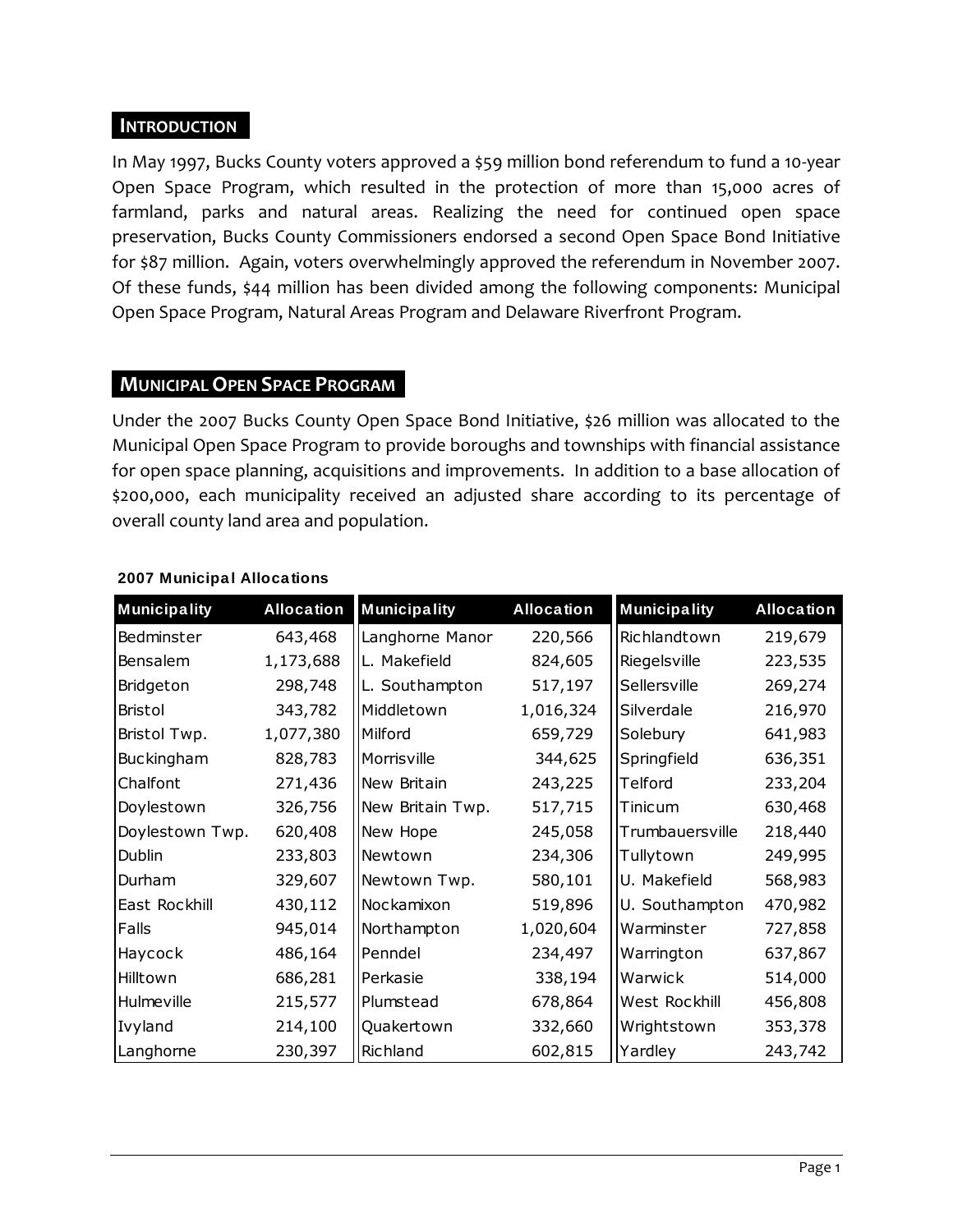Municipal Open Space Program funds may be used to preserve lands for natural resource conservation, agriculture and recreation through fee simple acquisition or purchase of conservation easements. A new feature under the 2007 bond also allows municipalities to request funding for improvement projects that enhance public access or natural resources on preserved open space. Municipal Open Space Program grants are capped at 75 percent of the property interest's appraised value, or the estimated improvement costs.

Prior to applying for a grant, a municipality must update its open space plan. To date, 47 plans have been approved by the Bucks County Open Space Board. Several of the remaining municipalities, which include Wrightstown, Hulmeville, Langhorne Manor, Quakertown, Riegelsville, Telford and Trumbauersville, have already begun the planning process.

Twenty-two applications totaling more than \$2.5 million in requested funding have been submitted to the Municipal Open Space Program under the 2007 bond (See Table 1).

- 12 municipalities received planning grants to assist in the update of their local open space plans.
- 6 acquisition grants totaling almost \$1.8 million were awarded for the preservation of 279 acres including 14 acres of parks, 214 acres of farmland and 51 acres of natural areas.
- 4 improvement grants have helped fund the following projects: riverbank restoration, native tree plantings, pedestrian trails and multi-use sports fields.



**Since 1997, 103 projects have been completed through the Municipal Open Space Program, resulting in the protection of 2,883 acres.**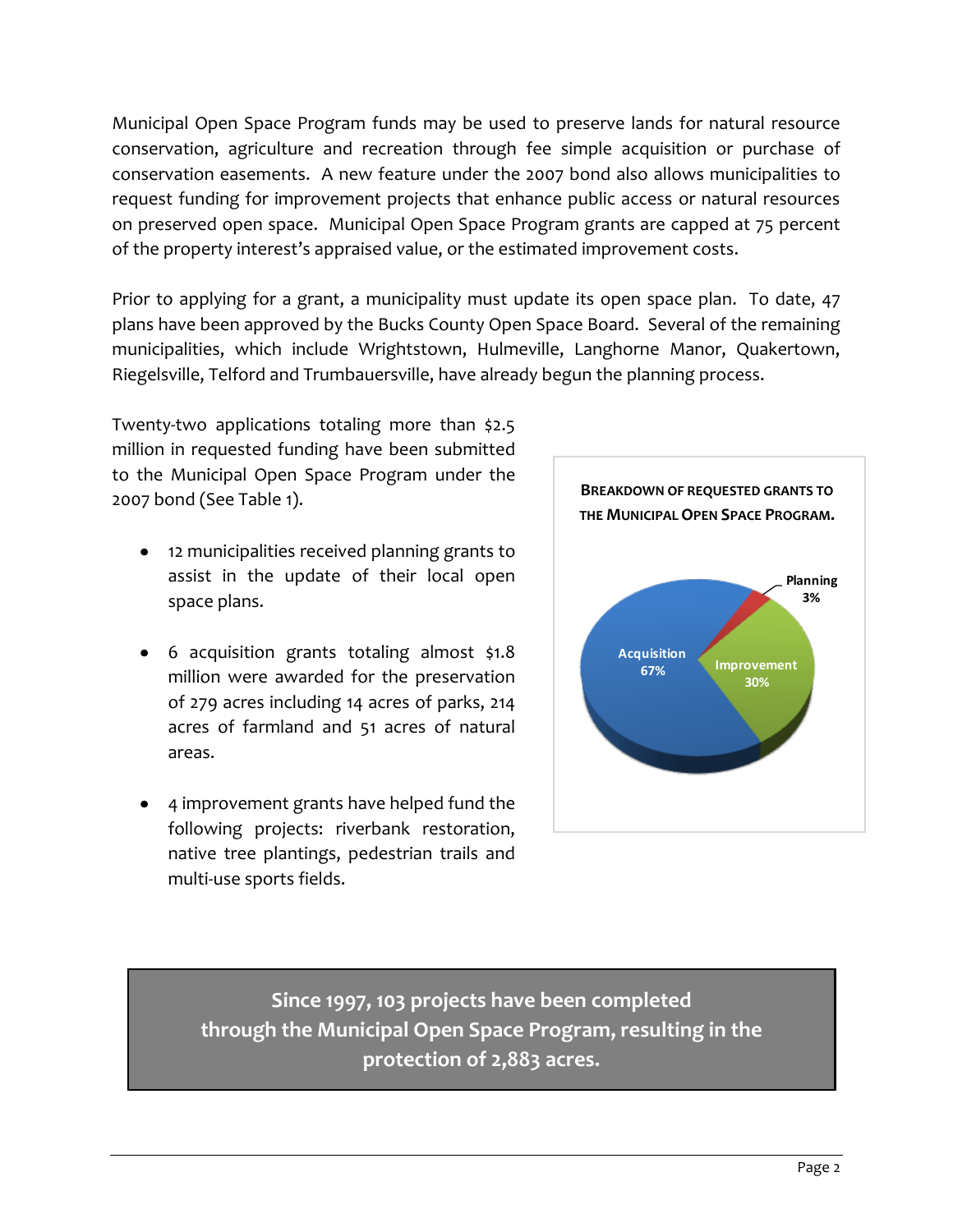#### **Table 1:**

### **Municipal Open Space Program Budget as of December 31, 2010**

| 2007 Bond Allocation                             |             | \$26,000,000 |
|--------------------------------------------------|-------------|--------------|
| - Acquisition Projects                           | 1,781,383   |              |
| L. Southampton - Bustleton Pike, fee, 13.7 acres | 517,197     |              |
| East Rockhill - Rufe, easement, 45 acres         | 268,943     |              |
| Bedminster - Miller, easement, 51 acres          | 317,434     |              |
| Bedminster - Harrison, easement, 95.9 acres      | 317,434     |              |
| Tinicum - Shivo, easement, 72.9 acres            | 102,000     |              |
| Warrington - Dempsey, fee, 7.0 acres             | 258,375     |              |
| - Improvement Projects                           | 794,265     |              |
| Chalfont - Pedestrian Trail, 4.9 acres           | 97,687      |              |
| U. Southampton - Veterans Field, 9.2 acres       | 470,982     |              |
| Morrisville - Riverfront Preserve, 8.7 acres     | 15,596      |              |
| Richlandtown - Benner Hall Park, 11.8 acres      | 210,000     |              |
| - Open Space Plan Updates                        | 81,784      |              |
| Bedminster                                       | 8,600       |              |
| <b>Bristol Township</b>                          | 5,330       |              |
| <b>East Rockhill</b>                             | 5,771       |              |
| New Britain Township                             | 5,462       |              |
| Richland                                         | 10,000      |              |
| Richlandtown                                     | 7,356       |              |
| Dublin                                           | 10,000      |              |
| Ivyland                                          | 4,506       |              |
| Northampton                                      | 10,000      |              |
| Newtown Township                                 | 4,506       |              |
| Perkasie                                         | 5,923       |              |
| New Hope                                         | 4,330       |              |
| <b>TOTAL FUNDING APPROVED</b>                    | \$2,657,431 |              |
| = Current Balance                                |             | \$23,342,569 |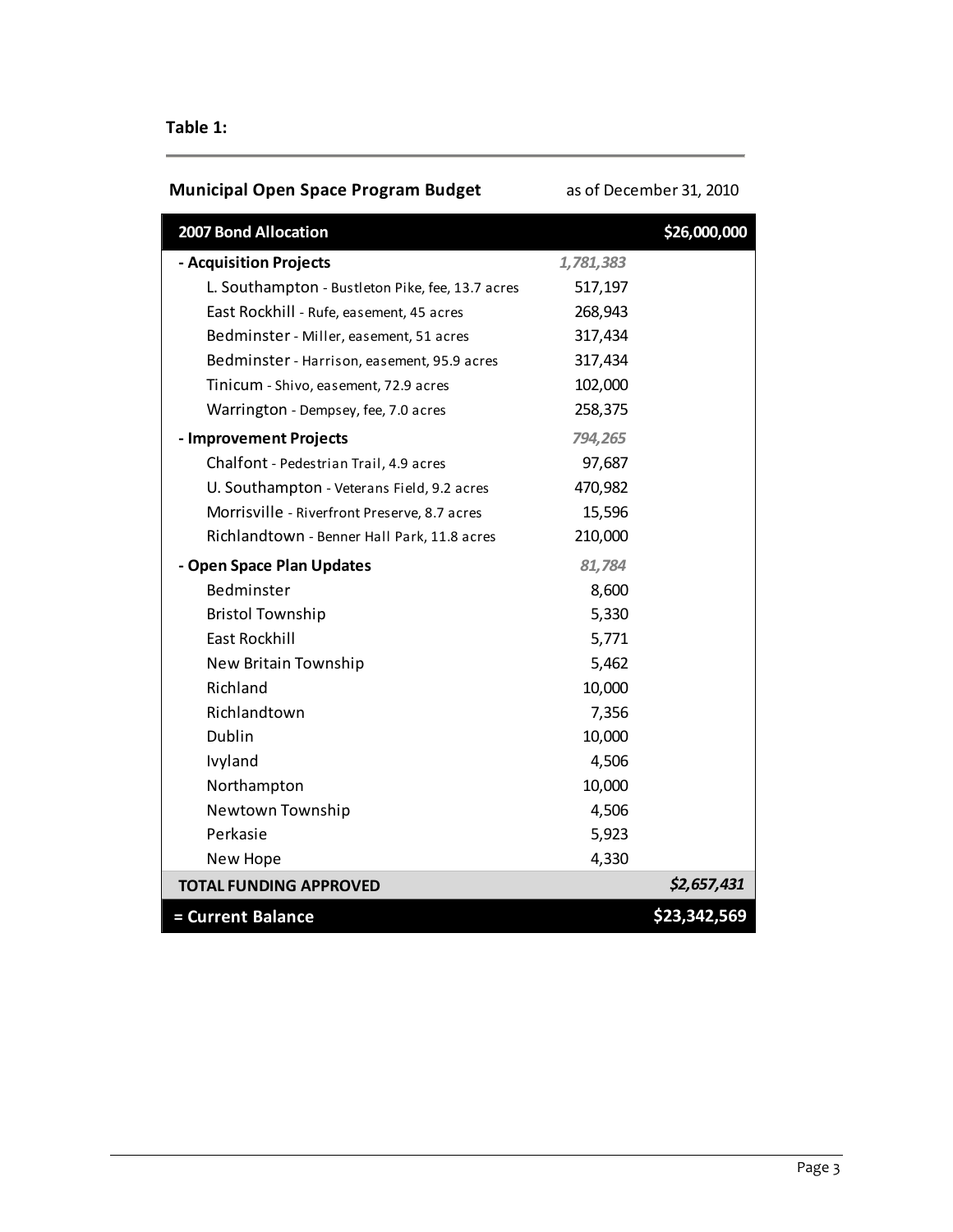#### **NATURAL AREAS PROGRAM .**

The mission of the Natural Areas Program is to preserve and protect important examples of plant and animal habitats, significant geological features, and vital ecological systems throughout Bucks County. In 1999, Morris Arboretum of the University of Pennsylvania completed the *Natural Areas Inventory of Bucks County,*  which prioritized a list of 115 sites for preservation and establishes eligibility for funding consideration through the Natural Areas Program.

The program allows municipalities and qualified land trusts to apply on behalf of themselves, or private landowners. Funding may only be used for acquisition projects, either fee simple or conservation easements. Improvements are not eligible for Natural Areas Program funding. Individual grants up to 50 percent of the property interest's appraised value or \$500,000, whichever is less, are awarded through a competitive process.

*1999 Natural Areas Inventory* Priority Sites

The Natural Areas Program received \$11 million from the 2007 Open Space Bond. Since 2007, 41 applications have been submitted to the program. To date, County Commissioners have approved 23 grants totaling approximately \$5.6 million, which have led to the preservation of 1,003 acres (See Table 2).

**Since 1997, the Natural Areas Program has distributed 87 grants toward the preservation of 3,719 acres.**

#### *Natural Areas Inventory Update*

Throughout 2009 and 2010, Drs. Ann Rhoads and Timothy Block of the Morris Arboretum worked on updating the *1999 Natural Areas Inventory*. The revised inventory uses a systems approach to group individual inventory sites into larger conservation landscapes, emphasizing the relationship among sites and important surrounding conditions, such as forest cover, geology and hydrologic features. The landscape approach also maximizes potential for longterm sustainability of individual sites by protecting context and connectivity. A draft of the update has been submitted to the Bucks County Planning Commission and is currently under review.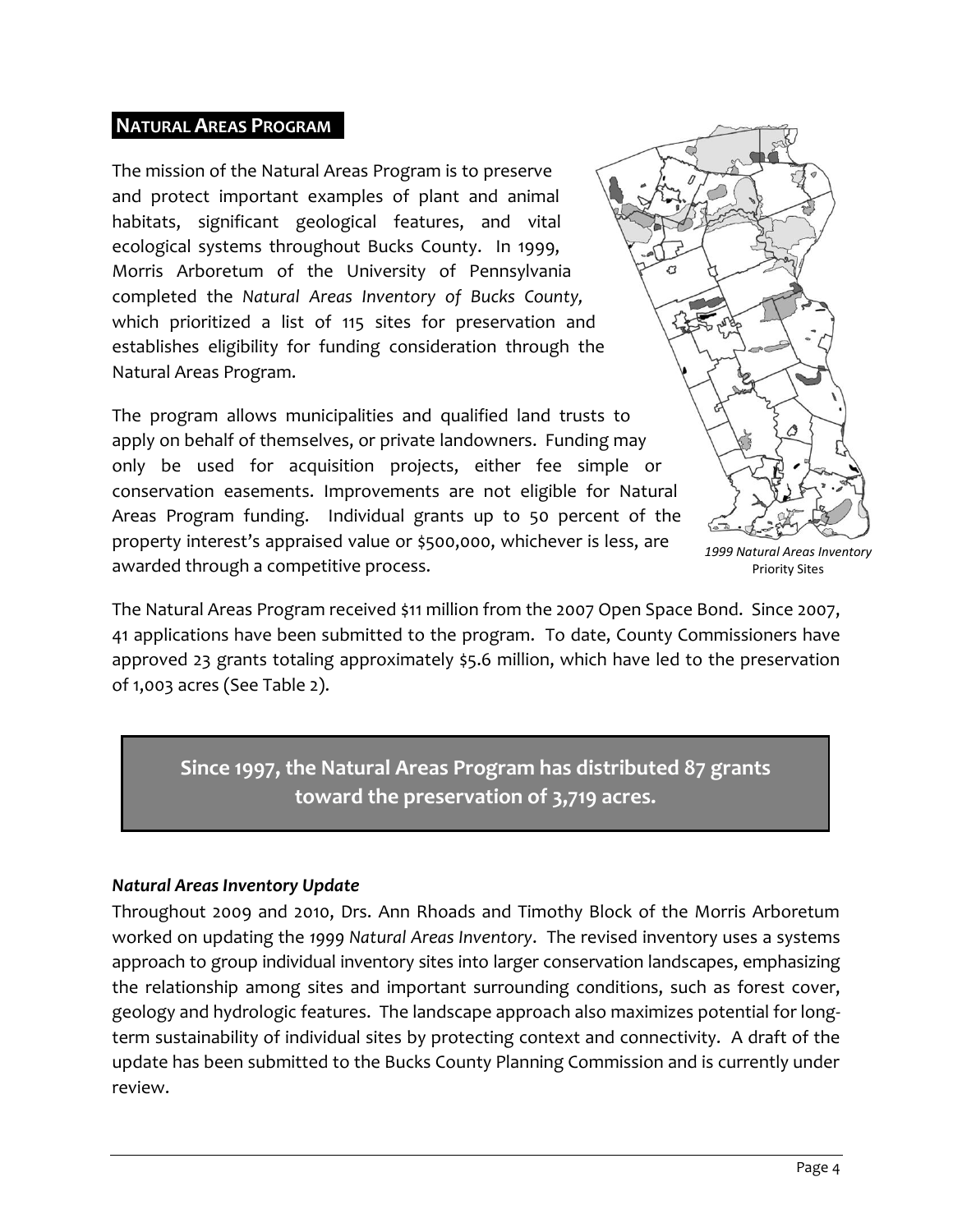#### **Table 2:**

| <b>Natural Areas Program Budget</b>  | as of December 31, 2010 |              |
|--------------------------------------|-------------------------|--------------|
| <b>2007 Bond Allocation</b>          |                         | \$11,000,000 |
| - Completed Projects (23)            | \$<br>5,338,836         |              |
| Kerl Easement, Nockamixon            | 306,109                 |              |
| Jahnke Property, East Rockhill       | 350,000                 |              |
| Berger Easement, West Rockhill       | 213,243                 |              |
| Herz Easement, Springfield           | 151,573                 |              |
| Beardsley Easement, Milford          | 137,500                 |              |
| Plater Easement, Nockamixon          | 364,762                 |              |
| Ingham Spring Property, Solebury     | 600,000                 |              |
| White Knight Easement, Tinicum       | 13,000                  |              |
| Rockbridge Property, Newtown         | 157,500                 |              |
| Fleck Easement, Nockamixon           | 161,192                 |              |
| Povenski Easement, Springfield       | 187,500                 |              |
| Gottlieb Easement, Nockamixon        | 330,838                 |              |
| Frank Easement, Durham               | 339,629                 |              |
| Hardy Easement, Springfield          | 259,185                 |              |
| Snipes Easement, Falls               | 500,000                 |              |
| Nace Easement, Richland              | 59,250                  |              |
| Rouse Easement, Tinicum              | 165,000                 |              |
| Faro Easement, East Rockhill         | 140,576                 |              |
| Rattlesnake Trust Easement, Durham   | 215,598                 |              |
| Slotter Easement, Plumstead          | 222,716                 |              |
| Mesko Easement, Springfield          | 102,500                 |              |
| Landgreen Easement, Richland         | 186,165                 |              |
| Bunn Property, Milford               | 175,000                 |              |
| = Current Balance                    | \$.                     | 5,661,165    |
| Pending Projects & Applications (14) | \$<br>2,532,522         |              |
| = Remaining Balance                  |                         | \$3,128,643  |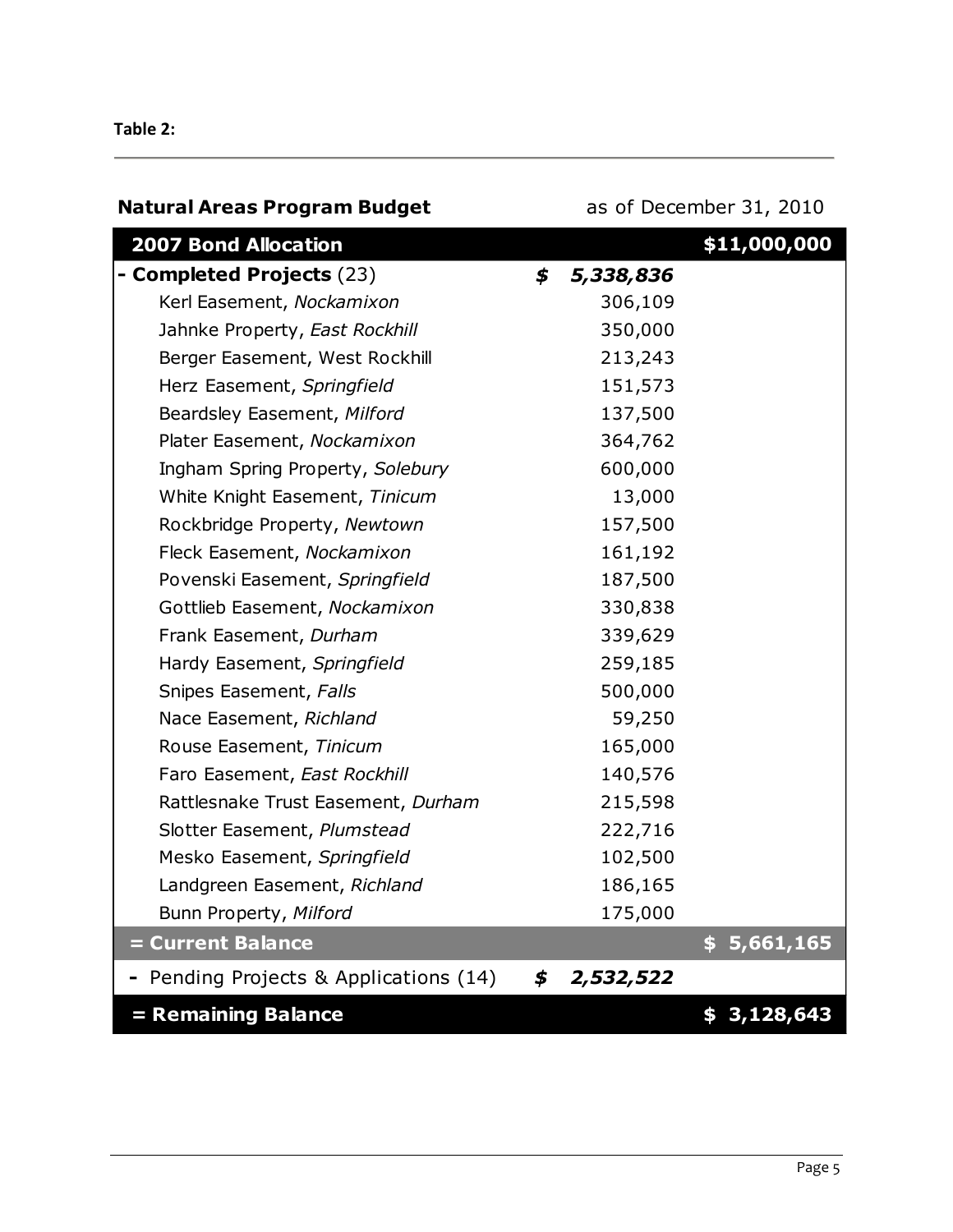#### **DELAWARE RIVERFRONT PROGRAM** :

The Delaware Riverfront Program is a new funding option added to the Open Space Program under the 2007 bond initiative. The \$7-million program is aimed at facilitating land preservation along the Delaware River corridor. Consistent with the overriding guidelines of the Municipal Open Space Program, Delaware Riverfront grants are available to municipalities for the acquisition of land and conservation easements for recreation, natural resource, and farmland conservation priorities. Funding for improvement projects is also considered on a case-by-case basis.

Only the 17 riverfront communities that border the Delaware River are eligible to participate in this competitive grant program. Applicants may receive up to 50 percent of the property interest's appraised value or \$500,000, whichever is less for acquisition projects and up to \$250,000 for improvements. Applications to the Delaware Riverfront Program are accepted annually and must be received by August 1 $^{\rm st}$ .

Guidelines for the Delaware Riverfront Program were distributed to eligible municipalities in 2009. The first round of applications was accepted in August 2010. Two applications totaling \$1 million were received and are pending approval by County Commissioners.

| <b>DELAWARE RIVERFRONT MUNICIPALITIES:</b> |                          |  |  |  |
|--------------------------------------------|--------------------------|--|--|--|
| Bensalem Township                          | Nockamixon Township      |  |  |  |
| Bridgeton Township                         | Plumstead Township       |  |  |  |
| <b>Bristol Borough</b>                     | Riegelsville Borough     |  |  |  |
| <b>Bristol Township</b>                    | Solebury Township        |  |  |  |
| Durham Township                            | Tinicum Township         |  |  |  |
| Falls Township                             | Tullytown Borough        |  |  |  |
| Lower Makefield Township                   | Upper Makefield Township |  |  |  |
| Morrisville Borough<br>Yardley Borough     |                          |  |  |  |
| New Hope Borough                           |                          |  |  |  |
|                                            |                          |  |  |  |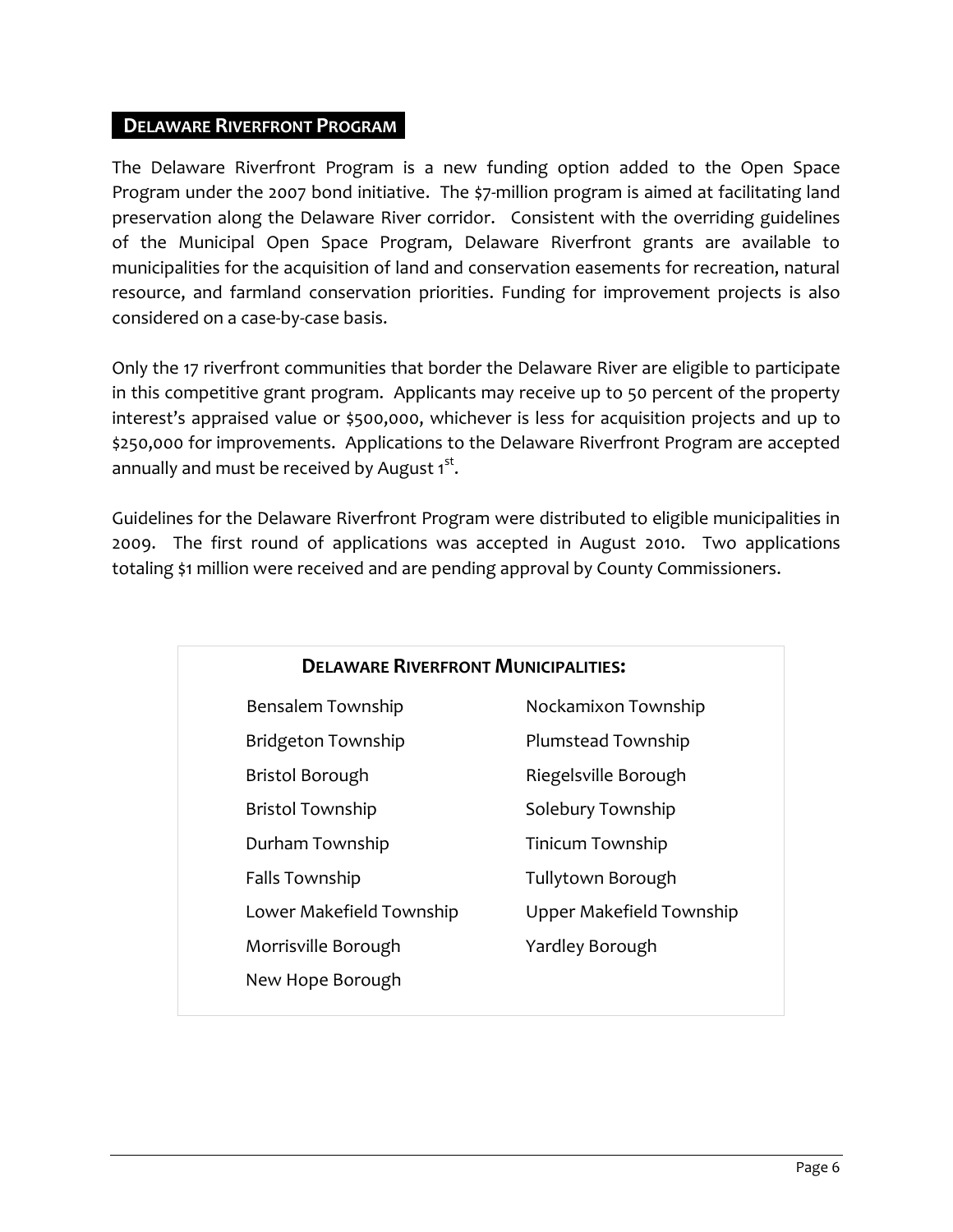#### **ADDITIONAL PROJECTS** :

#### **COUNTY OPEN SPACE, GREENWAY, AND RECREATION PLAN**

Bucks County Planning Commission is preparing a countywide Open Space Plan that involves surveys of all county, state, and local plans, with goal of setting priorities for county parks, trails and preservation. The Open Space Plan will supplement the county's Comprehensive Plan, which will address issues impacting quality of life indicators, such as agricultural preservation, natural resource protection, housing, transportation, economic development, recreation, and community services. Both documents are scheduled for completion in 2011.

#### *THE ECONOMIC VALUE OF PROTECTED OPEN SPACE IN SOUTHEASTERN PENNSYLVANIA*

Commissioned by GreenSpace Alliance and Delaware Valley Regional Planning Commission, this study quantifies the economic value of protected open space for the five-county region. The report, which was released November 16, 2010, examines the economic benefits associated with preserved open space in four key areas: property values, environment, recreation and health, and jobs and revenue.

Bucks County's Peace Valley Park was examined as one of seven case studies conducted across the region. In addition to providing numerous recreational and educational activities, the park was also recognized for Lake Galena's function as a flood mitigation system and drinking water supply reservoir. The report found that home sales within a quarter-mile of the park can attribute an estimated \$35,155 of additional value.



Across the Delaware Valley region, the study found that protected open space:

- Adds \$16 billion to the value of SE Pennsylvania's housing stock - an average property value increase of \$10,000;
- Saves local governments and taxpayers more than \$132 million in annual costs associated with drinking water filtration and flood control;
- Generates more than \$270 million in state and local tax revenue; and
- Supports nearly 7,000 jobs.